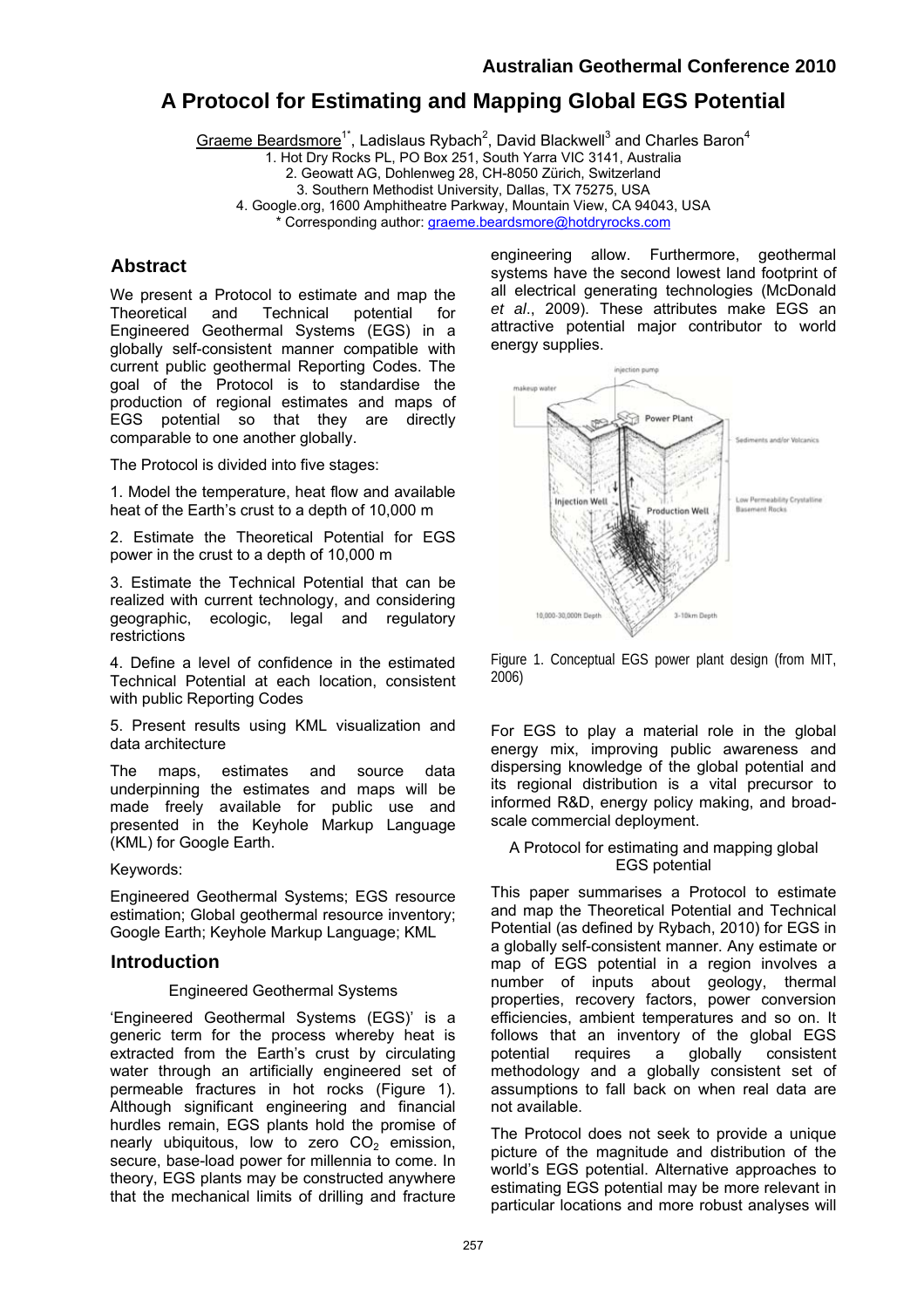certainly be required to assess the commercial viability of EGS at specific sites. The Protocol will, however, provide consistent methodologies and assumptions that will ultimately allow a selfconsistent inventory and map of EGS potential around the world.

The Protocol will provide utility for academia, policy makers and commercial entities by standardizing technical language, improving understanding of EGS generation potential, providing a consistent visualization platform, and facilitating international commercialization efforts.

#### The basis for the Protocol

The Protocol closely follows the methods underpinning a report by the Massachusetts Institute of Technology, which concluded in 2006 that EGS could provide 100,000 MW of electrical generating capacity to the United States by 2050 (MIT, 2006). An integral component of that study was a review of the heat resource within the top 10,000 m of the crust by Professor David Blackwell and his team at Southern Methodist University (SMU; Blackwell *et al*., 2007). SMU assumed that conduction is the primary heat transfer mechanism in the crust, and that the upper crust can be broadly divided into sections of 'sediment' and 'basement', each with its own physical properties of thermal conductivity and internal heat generation.

In 2008, the SMU team and Google.org converted the MIT findings into KML format for visualization on the Google Earth platform (Figure 2). The layers are available for free download and viewing from www.google.org/egs/.



Figure 2. Screen capture of a Google Earth layer depicting the predicted temperature at 5.5 km and the EGS Potential base for Nevada, USA.

#### Theoretical and Technical Potential

The Protocol calls for an initial estimate of the 'Theoretical Potential' for EGS across a region, following the terminology of Rybach (2010). Theoretical Potential is "defined solely by the physical limits of use and thus marks the upper limit of the theoretically realizable energy supply contribution." From the Theoretical Potential, the

### **Australian Geothermal Conference 2010**

Protocol provides guidelines to estimate the 'Technical Potential', or "the fraction of the theoretical potential that can be used under the existing technical restrictions…structural and ecologic restrictions as well as legal and regulatory allowances" (Rybach, 2010). These restrictions vary greatly with geology, location and time, providing some flexibility to modify Technical Potential based on current local conditions.

#### Geothermal Resource reporting codes

Codes for the reporting of Geothermal Resource estimates exist for Australia and Canada. The Protocol aims to conform to those reporting Codes in so far as respecting their underlying principles of 'transparency', 'materiality' and 'competence'. These principles will be honoured through the inclusion of all relevant information (generally as metadata) with each set of maps and tables produced, and by including the personal endorsement of one or more 'Competent' or 'Qualified' Persons. The Protocol proposes the following minimum level of information to comply with these principles:

1. A statement that the data should not be relied on to inform commercial investment decisions

2. Sources of all data utilized for the estimates of EGS potential

3. A brief description of the modelling technique

4. Assumed ambient temperatures, recovery factors, and conversion efficiencies

5. Assumed lifespan of power generation

6. Statement of relative accuracy / confidence

7. The name(s) of the Competent or Qualified Person(s) who accept(s) responsibility for the Resource estimate.

### **Methodology**

The Protocol assumes that pure vertical conduction dominates heat transport through the crust, and that a simple two-layer geological model ('sediment' on 'basement') approximates the top 10,000 m of crust in all continental areas. A region is divided into a grid-work of 'cells', and the simple two-layer model is used to estimate the local thermal structure in each cell. The EGS Theoretical Potential (relative to a defined 'base temperature') is then tallied over different depth/volume intervals by assuming density and specific heat values for the rocks in question, and assuming a uniform heat–electricity conversion pathway. The discrete estimates of each cell may be summed to estimate the total EGS potential over the region or depth interval.

In practice, the process is divided into five stages:

1. Model temperature, heat flow and heat in the Earth's crust down to a depth of 10,000 m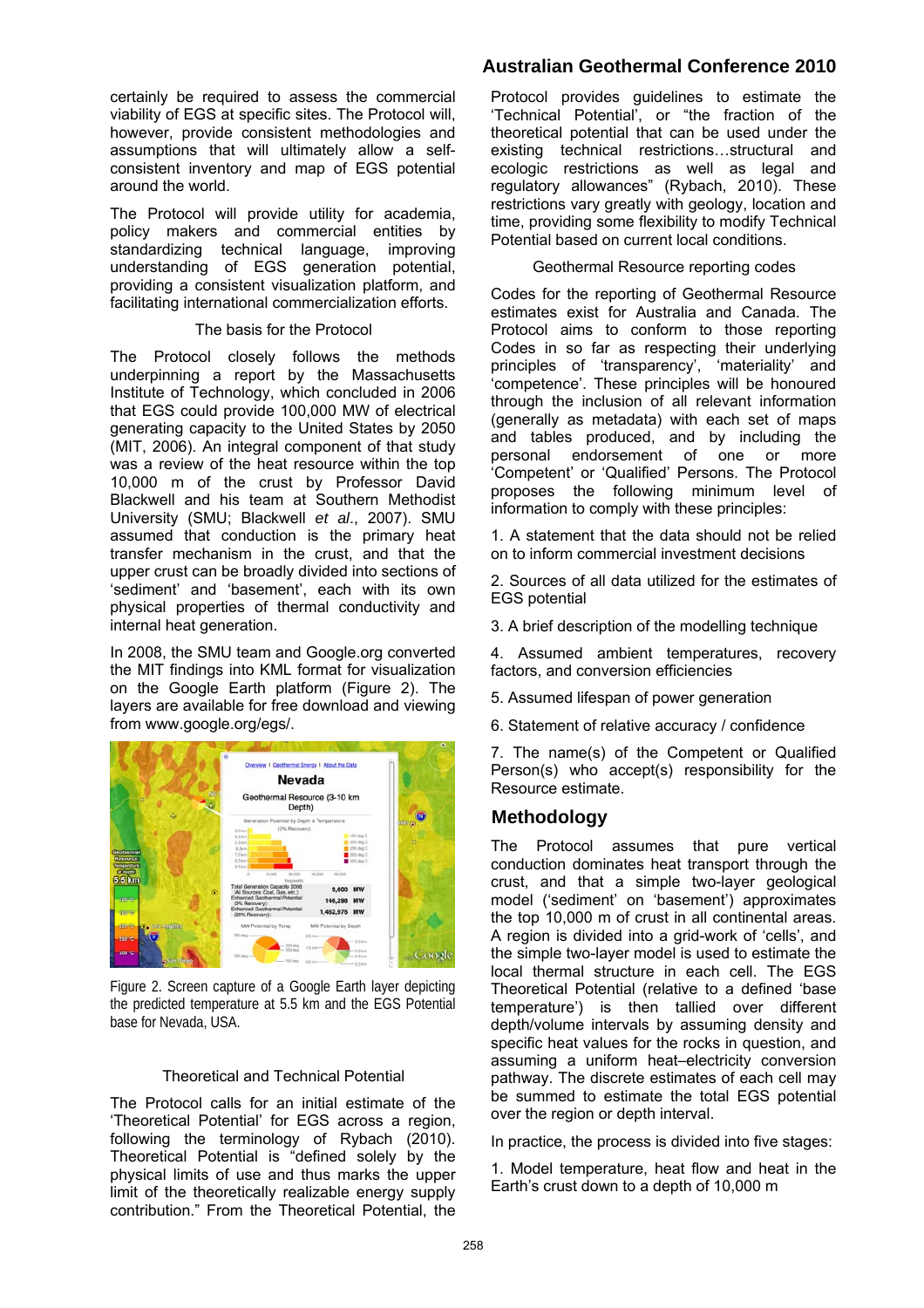2. Estimate the Theoretical Potential of EGS power in the crust down to a depth of 10,000 m

3. Estimate the Technical Potential given current technology, geographic, ecologic, legal and regulatory restrictions

4. Define a level of confidence in the estimated Technical Potential at each location, consistent with public Reporting Codes

5. Present results using common visualization and data architecture

Model temperature, heat flow and heat in the Earth's crust down to a depth of 10,000 m

The temperature in the crust can be estimated using a 'top down' approach, where surface heat flow  $(Q_0)$  is assumed to extend downwards, gradually decreasing with increasing depth due to the distribution of heat generation in the rocks. Average thermal gradient can be estimated over any depth interval from the heat flow and thermal properties of the rocks. The Protocol recommends estimating the temperature profile through the top 10,000 m of crust using a 'top down' approach. Figure 3 provides a flow chart for a process that can be applied for any location.

| 1. Grid geographic region<br>into 5' x 5' cells.                                             | Each cell becomes a node in the regional resource<br>estimate. A temperature vs depth profile to 10 km depth<br>will be derived for each cell.                                                                                                                          |
|----------------------------------------------------------------------------------------------|-------------------------------------------------------------------------------------------------------------------------------------------------------------------------------------------------------------------------------------------------------------------------|
| 2. Create sediment<br>thickness (depth to<br>basement) map.                                  | From well-basement intersections, seismic<br>interpretations, potential field inversions etc.                                                                                                                                                                           |
| 3. Populate sediment<br>thermal properties                                                   | Thermal conductivity $(K_c)$ and heat generation $(A_c)$ .<br>Include depth variation if known. From measurements if<br>available. Else, estimate from lithological mixing and age<br>if possible. Else, estimate from age and basin setting.<br>Else, global averages. |
| 4. Populate basement<br>thermal properties                                                   | Thermal conductivity $(K_B)$ and heat generation $(A_B)$ .<br>From measurements and geochemical data if available.<br>Else, estimate from lithology. Else, global averages.                                                                                             |
| 5. Create surface<br>temperature map.                                                        | Mean average annual surface air temperature                                                                                                                                                                                                                             |
| 6. Create surface heat<br>flow map.                                                          | Average real data in 5' x 5' cell where available. Else, for<br>Q <sub>o</sub> use BHTs and average conductivity if available. Else,<br>assign by tectonic age. Else, use $Q_0 = 0.032 + b \times A_n +$<br>$S \times A_{5}$ .                                          |
| 7a. Derive temperature<br>and heat flow at<br>sediment-basement<br>interface $(S < 4,000$ m) | $T_s = T_0 + [(Q_0 \times S) / K_s] - A_s (S^2 / 2.K_s);$<br>$Q_S = Q_0 - S \times A_S$                                                                                                                                                                                 |
| 7b. Derive temperature<br>and heat flow at<br>sediment-basement<br>interface $(S > 4,000$ m) | $T_S = T_{4km} + [(Q_0 - 4000.A_s) \times (S-4000) / K_B]$<br>$-As$ x (S-4000) <sup>2</sup> / 2.K <sub>B</sub> );<br>$Q_S = Q_0 - S \times A_S$                                                                                                                         |
| 8. Derive T at depth X,<br>between 3,000 m -<br>10,000 m.                                    | $T_x = T_s + (Q_s \times (X-S) / K_B) - A_B \times ((X-S)^2 / 2.K_B)$                                                                                                                                                                                                   |

Figure 3. General process for estimating the temperature profile of the crust to 10,000 m depth. See Glossary for symbol definitions.

The region under investigation is first divided into a regular grid. 5' x 5' graticules are recommended as the basic 'cell' size. A region such as Australia (7.6 million square kilometres at an average latitude of around 25°S) requires ~100,000 cells.

### **Australian Geothermal Conference 2010**

The next step is to chart the average thickness of 'sediment' overlying 'basement' in each 5' x 5' cell—in effect, develop a 'depth to basement' map for the region of interest. For Australia, the SEEBASE<sup>™</sup> database provides a first pass estimate of the thickness of Phanerozoic basins across the continent (Figure 4), and can be freely downloaded over the Internet. SEEBASE™ is a registered trademark of FrOG Tech Pty Limited in Australia, and stands for Structurally Enhanced view of Economic BASEment.



Figure 4. A visualization of the SEEBASETM database.

Temperature can be predicted at any arbitrary depth for a given surface heat flow  $(Q_0)$ , thermal conductivity and heat generation (A) structure. The temperature prediction process requires that the sediment and basement sections of each cell be individually characterised with values of thermal conductivity ( $K_S$  and  $K_B$  for sediment and basement, respectively) and heat generation  $(A<sub>s</sub>)$ and  $A_B$ , respectively). To maintain consistency with Blackwell *et al*. (2007), the Protocol assumes that the thermal conductivity of sediment deeper than 4,000 m is the same as the basement  $(K_B)$ .

Mean surface temperature  $(T_0)$  is an important boundary condition for models of underground temperature and for estimates of EGS potential. The Protocol assumes that mean surface rock temperature is approximately equal to mean surface air temperature.

Temperatures at depth are estimated in two steps. The first step is to estimate the temperature at the sediment–basement interface  $(T<sub>S</sub>)$ . T<sub>S</sub> is derived using one or both of the following formulae, depending on whether sediment thickness (S) is greater than or less than 4,000 m.

If  $S < 4.000$  m:

$$
T_{\rm S} = T_0 + [(Q_0 \times S) / K_{\rm S}] - A_{\rm S} \times [S^2 / (2 \times K_{\rm S})]
$$
  
Eq 1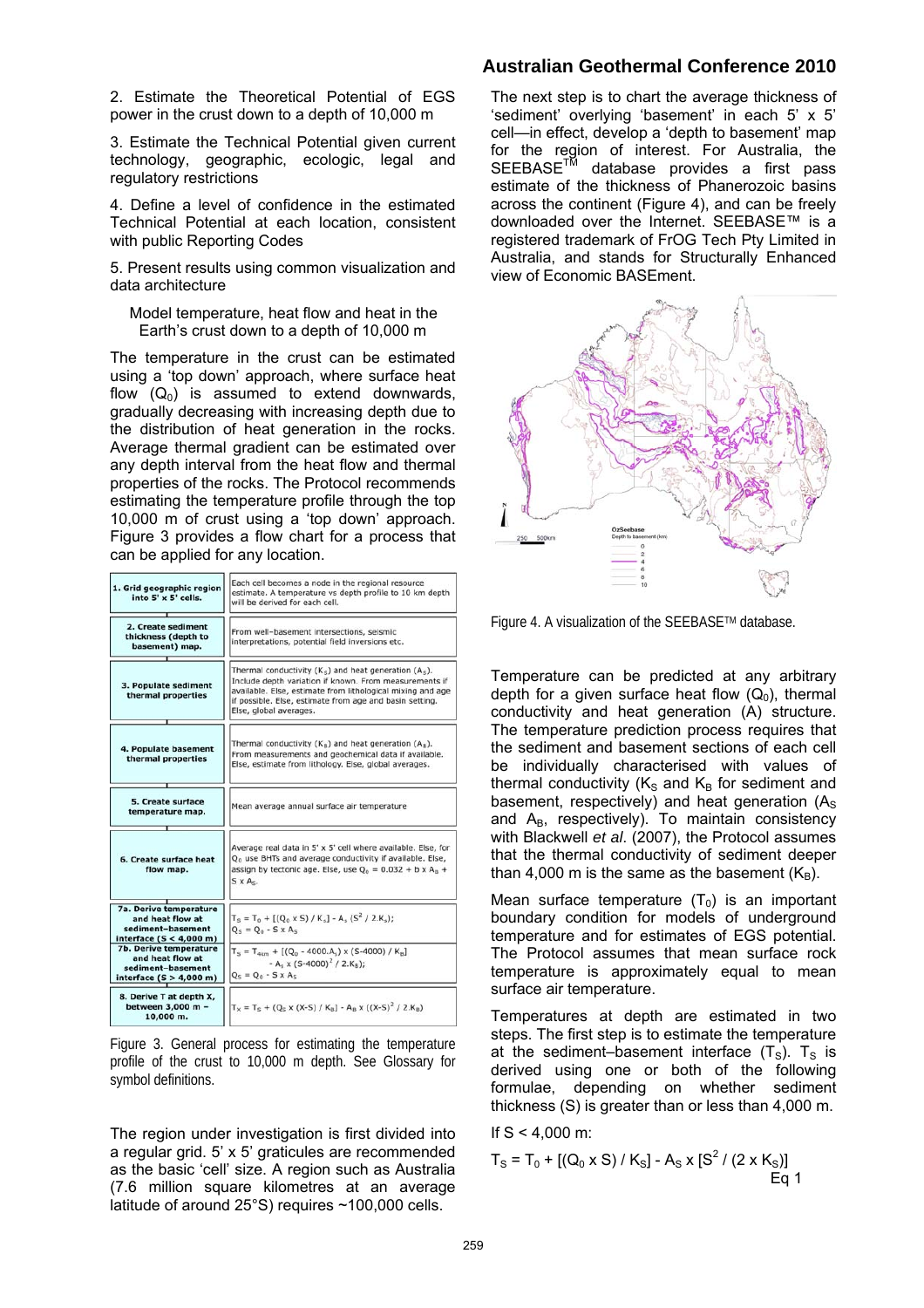If  $S > 4,000$  m, the conductivity of that portion of sediment deeper than 4,000 m is  $K_B$ . In this case, first calculate  $T_{4km}$  using S = 4000 in Eq 1, then:

$$
T_{\rm S} = T_{4km} + [(Q_0 - 4000.A_{\rm S}) \times (S - 4000) / K_{\rm B}] - A_{\rm S} \times [(S - 4000)^2 / (2 \times K_{\rm B})] \qquad \text{Eq 2}
$$

Heat flow at the sediment–basement interface  $(Q<sub>S</sub>)$  becomes the 'surface heat flow' for estimation of temperature at deeper levels.  $Q<sub>S</sub>$  is derived by subtracting the total contribution of sedimentary heat from  $Q_0$ :

$$
Q_S = Q_0 - S \times A_S
$$
 Eq 3

The second step is to estimate temperature at depth  $(X)$  in the basement  $(T_X)$ :

$$
T_X = T_S + [(Q_S \times (X-S)) / K_B] - A_B \times [(X-S)^2 / (2xK_B)]
$$
  
Eq 4

At the completion of this step, a mean predicted temperature profile to 10,000 m depth should be available for each 5' x 5' cell.

#### Estimate the Theoretical Potential of EGS power in the crust down to a depth of 10,000 m

The heat stored within a volume of rock is proportional to the temperature, heat capacity, density and volume of the rock. In addition, it can only be estimated relative to a 'base temperature'. Estimates of EGS potential, therefore, require values for each of these parameters. Figure 5 provides a flow chart of the recommended fivestep process for estimating the Theoretical Potential for EGS in the top 10,000 m of crust in any location.

| 1. Derive average T for<br>each 1000 m depth<br>interval                    | Approximate by calculating temperature at mid-point of<br>depth interval                                        |
|-----------------------------------------------------------------------------|-----------------------------------------------------------------------------------------------------------------|
| 2. Assign density, p, and<br>specific heat, C <sub>pr</sub> of<br>interval. | Generally for basement: $\rho = 2,550 \text{ kg/m}^3$ ; C <sub>o</sub> = 1,000<br>J/kqK                         |
| 3. Derive volume of each<br>5' x 5' x 1,000 m cell, V,                      | This volume will vary slightly with latitude. Expressed in<br>$m3$ .                                            |
| 4. Calculate available<br>heat for each depth<br>interval in each cell, H   | Heat energy expressed in Exajoules:<br>$H = \rho \times C_0 \times V_c \times (T_x - T_r) \times 10^{-18}$      |
| <b>5. Derive Theoretical</b><br><b>Potential power</b>                      | Electrical power expressed in Megawatts:<br>$P = H \times 10^{12} \times \eta_{\text{th}} / 9.46 \times 10^{8}$ |

Figure 5. General process for estimating stored heat energy and theoretical power generation potential. See Glossary for symbol definitions.

Crustal temperature is the key determinant of Theoretical Potential for EGS at any specific location. Equation 4 provides this value for any specific depth. To relate temperature to heat content in a particular volume of crust, we need to assign a density ( $\rho$ ) and specific heat ( $C_p$ ) value for the volume of interest.

Each depth interval beneath a surface cell will contain a different amount of thermal energy. The total available heat in exajoules (H) in a volume of

### **Australian Geothermal Conference 2010**

crust  $(V_c)$  is a function of the temperature, density, specific heat, and a 'base temperature'  $(T<sub>r</sub>)$ :

$$
H = \rho \times C_p \times V_c \times (T_x - T_r) \times 10^{-18}
$$
 Eq 5

The base temperature is the temperature to which the crust can theoretically be reduced through utilization of geothermal heat. The Protocol proposes following the lead of the USGS in a recent assessment of geothermal potential in the USA (Williams *et al*., 2008), in which the USGS assumed approximately  $T_r = T_0 + 80^{\circ}$ C.

Again following the lead of the USGS (Williams *et al*., 2008), Theoretical Potential power generation is derived using the following assumptions:

1. All heat (H) above the base temperature is theoretically recoverable in all locations

2. 30 years life span of power generation

3. Cycle thermal efficiency,  $n_{th}$ , is a function of resource temperature as per MIT (2006):

$$
\eta_{\text{th}} = 0.00052 \times T + 0.032 \qquad \text{Eq 6}
$$

Note that the temperature appropriate for Eq 6 is the average of the initial rock temperature and the base temperature:

$$
T = (T_X + T_r) / 2
$$
 Eq 7

The potential power generation,  $P(MW_e)$ , from a volume of rock with available heat, H, is:

$$
P = H \times 10^{12} \times \eta_{\text{th}} / 9.46 \times 10^8
$$
 Eq 8

Theoretical Potential power generation can be collated and tabulated for specific depth and temperature intervals.

#### Estimate the Technical Potential given current technology, geographic, ecologic, legal and regulatory restrictions

It is impossible to realize the entire Theoretical Potential for EGS power in any location. Following the terminology of Rybach (2010), the 'Technical Potential' is that part of the Theoretical Potential that can be extracted after consideration of currently 'insurmountable' technical limitations. 'Technical' is defined in its broadest sense, including factors such as land access, rock type, drilling technology, fracture density, stress orientation, regulatory framework, power conversion technology and availability of water.

Rybach (2010) argues that "the EGS potential cannot yet be termed 'technical'", but the Protocol proposes a set of assumptions for deriving an estimate of Technical Potential. The steps are illustrated in Figure 6.

National parks, conservation areas, densely populated areas, mountains, large lakes and swamps, militarized zones, deserts with no available water resources, and other areas may be excluded from EGS development. The proportion of each cell that is accessible and available for EGS  $(R_{av})$  is a value between 0–1.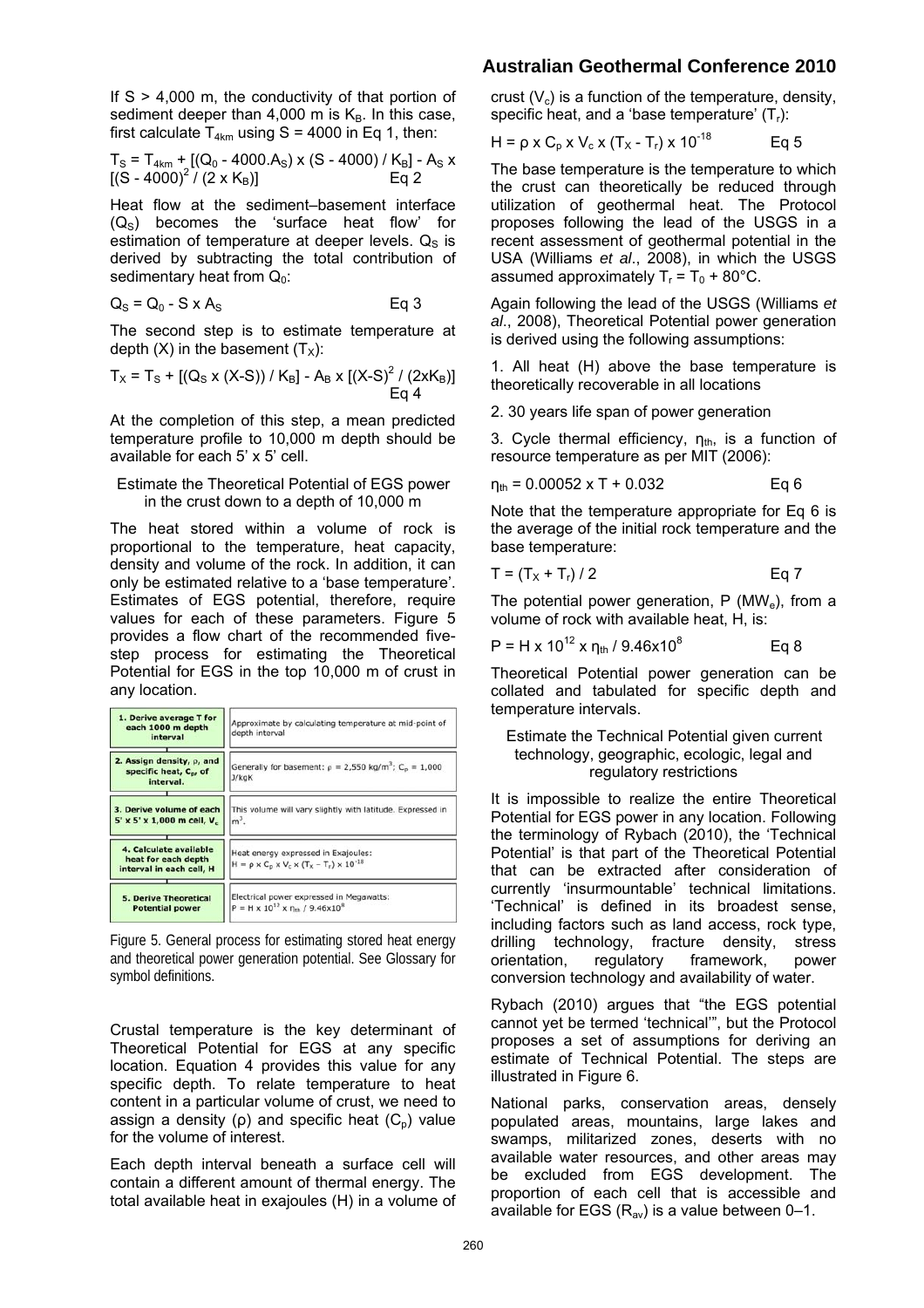| 1. Exclude parts of cells<br>for which land access<br>limits EGS potential                       | Remove environmentally sensitive areas, major cities,<br>major topographic features, lakes, and other land areas<br>judged inaccessible or unavailable for EGS development.<br>Weight each cell for proportion of 'available' area, R <sub>av</sub> . |
|--------------------------------------------------------------------------------------------------|-------------------------------------------------------------------------------------------------------------------------------------------------------------------------------------------------------------------------------------------------------|
| 2. Limit volume to<br>technically accessible<br>depth                                            | 6,500 m is proposed as the current practical limit for<br>drilling and engineering a reservoir.                                                                                                                                                       |
| 3. Assign recoverability<br>factor, R, according to<br>rock type                                 | Following USGS-crystalline rocks, mean $R = 0.14$ .<br>Proposed min-max range is 0.02-0.20. Assume the same<br>for meta-sediments until experience dictates otherwise.                                                                                |
| 4. Assume a limit to the<br>allowable temperature<br>drawdown                                    | Following MIT (2006), assume it is only technically<br>feasible to reduce resource temperature by 10°C.                                                                                                                                               |
| <b>5. Calculate Technical</b><br><b>Potential for each depth</b><br>interval in each cell, $P_T$ | Power expressed in Megawatts:<br>$P_T = P \times R_{av} \times R \times R_{TD}$                                                                                                                                                                       |
| <b>6. Collate total Technical</b><br><b>Potential at each location</b>                           | $=\sum P_T$                                                                                                                                                                                                                                           |

Figure 6. General process for estimating Technical Potential of EGS from the Theoretical Potential. See Glossary for symbol definitions.

The Protocol recommends limiting estimates of Technical Potential for EGS to the top 6,500 m. This may change if there are significant advances in hard-rock drilling technology.

Recoverability factor (R) is the proportion of heat that can ultimately be recovered from a volume of rock. The Protocol suggests estimates of potential be based on a range of R values representing the expected minimum, maximum and mean values. This Protocol proposes 0.02 as the minimum R, following the precedent of MIT (2006), and 0.14 and 0.20 as the mean and maximum R, respectively, following the findings of Williams *et al*. (2008). These values are based on the results of numerical modelling. While they fulfil the aim of the Protocol to provide a globally consistent set of assumptions, estimates of Technical Potential using this Protocol should only be viewed as preliminary until such time as practical experience provides real data on recoverability.

There is a practical limit to the temperature drawdown a power plant can withstand before it will no longer operate effectively. This Protocol recommends following the methodology of MIT (2006) by assuming a maximum allowable temperature drawdown of 10°C. This effectively<br>introduces a temperature drawdown' introduces a 'temperature recoverability factor  $(R<sub>TD</sub>)$  defined by:

$$
R_{TD} = 10 / (T_X - T_r)
$$
 Eq 9

The Technical Potential  $(P_T)$  is that part of the Theoretical Potential accessible from the surface, shallower than 6,500 m, accessible via fracture networks, and available with <10°C drawdown:

$$
P_T = P \times R_{av} \times R \times R_{TD}
$$
 Eq 10

Technical Potential power generation can be collated and tabulated for specific depth and temperature intervals.

# **Australian Geothermal Conference 2010**

Define a level of confidence in the estimated Technical Potential at each location, consistent with public Reporting Codes

The Protocol avoids using the terms 'Resource' or 'Reserve' to describe estimates of potential EGS heat or power. Those terms have specific meanings under the Australian and Canadian Geothermal Reporting Codes relating to the commerciality of the heat energy. The Protocol makes no claims for or against the commerciality of areas identified with EGS potential.

In areas where the Protocol derives EGS potential using real data, the resulting estimates of thermal energy might meet the definition of 'Resources' under the Codes (so long as other Code requirements are met). In areas where EGS potential is derived entirely from assumed values, or using data of low confidence, the results are best described as 'Exploration Results' in the terminology of the Reporting Codes.

In addition to the qualitative assessment of confidence described above, the Protocol also lends itself to a robust quantitative assessment of uncertainty. All parameters in this Protocol could be assigned numerical uncertainty values, which could then be propagated through the calculations to determine the uncertainty of the estimated Potential at each cell location and depth. Such an approach is allowable under the Reporting Codes, and could be added to a future version of the Protocol. It would provide an additional valuable layer of information.

#### Present results using common visualization and data architecture

Assessments of EGS potential generated as a result of the Protocol are intended to be public data, freely and conveniently accessible to all interested parties. All results will therefore be tabulated in a format compatible with popular data viewing and manipulation platforms such as Google Earth, utilizing Keyhole Markup Language (KML). Google.org's 'U.S. Geothermal Resources (3–10 km)' layer is a reference for visualization architecture (available at www.google.org/egs).

### **Differences from the MIT report**

The intention of the Protocol is to conform closely to the methodology utilized by MIT (2006) to assess the EGS potential of the United States. However, the Protocol departs from that methodology in some key ways.

Firstly, the Protocol explicitly differentiates between Theoretical Potential and Technical Potential.

Secondly, the Protocol aims to conform to the tenets and terminology of public Geothermal Reporting Codes, with results at different locations and depths classified according to different confidence levels.